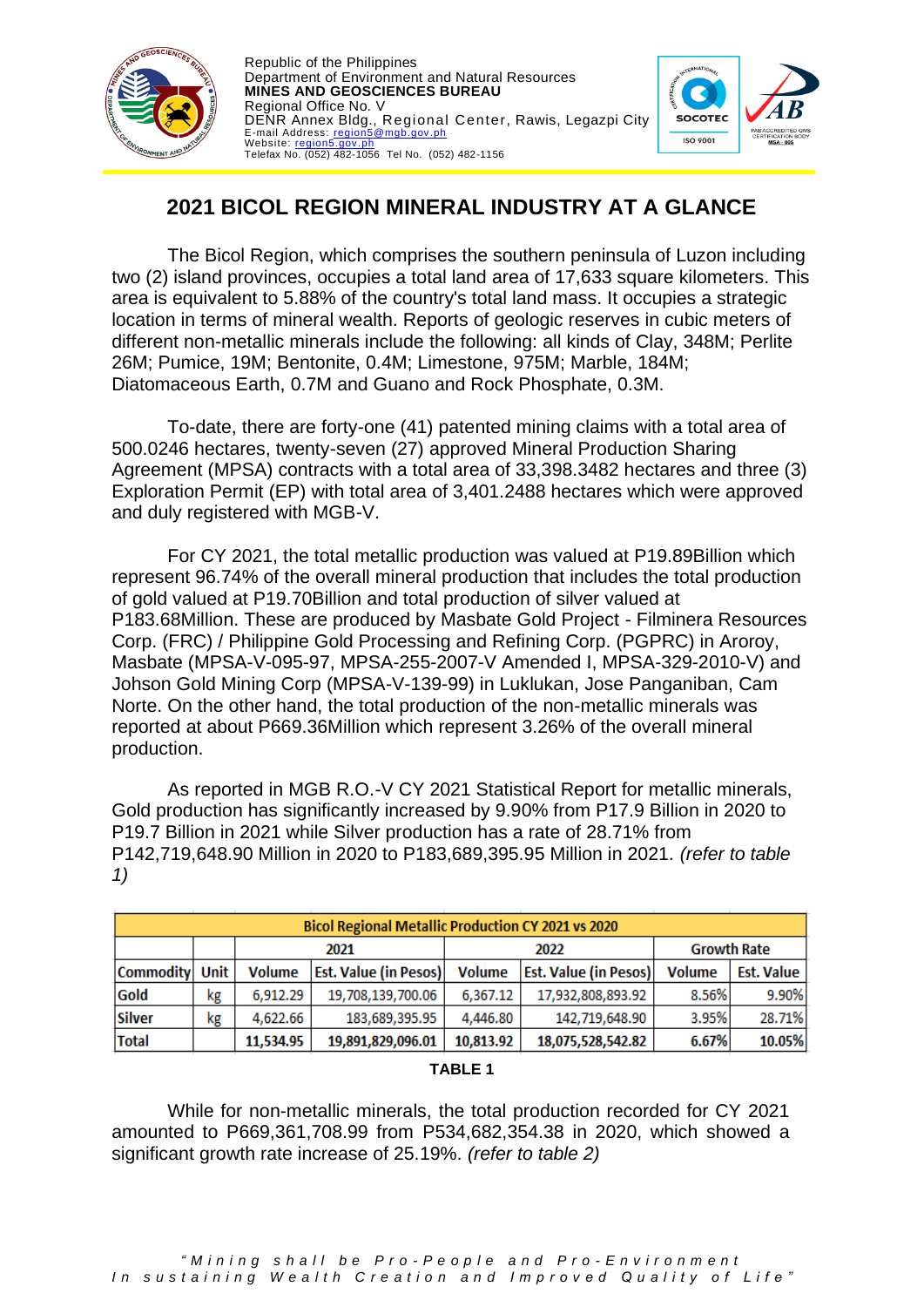

Republic of the Philippines Department of Environment and Natural Resources **MINES AND GEOSCIENCES BUREAU** Regional Office No. V DENR Annex Bldg., Regional Center, Rawis, Legazpi City<br>E-mail Address: <u>region5@mgb.gov.ph</u> E-mail Address: region<br>Website: region5.gov Telefax No. (052) 482-1056 Tel No. (052) 482-1156



| <b>Bicol Regional Metallic Production CY 2021 vs 2020</b> |       |               |                              |               |                              |               |                   |  |  |  |  |  |
|-----------------------------------------------------------|-------|---------------|------------------------------|---------------|------------------------------|---------------|-------------------|--|--|--|--|--|
|                                                           |       |               | 2021                         |               | <b>Growth Rate</b>           |               |                   |  |  |  |  |  |
| <b>Commodity</b>                                          | Unit  | <b>Volume</b> | <b>Est. Value (in Pesos)</b> | <b>Volume</b> | <b>Est. Value (in Pesos)</b> | <b>Volume</b> | <b>Est. Value</b> |  |  |  |  |  |
| Aggregate                                                 | cu.m. | 500.00        | 84,193.55                    | 1,500.00      | 257,300.00                   | $-66.67%$     | $-67.28%$         |  |  |  |  |  |
| Armor Rock                                                | cu.m. | 38,876.00     | 6,427,193.35                 | 8,564.00      | 1,425,895.90                 | 353.95%       | 350.75%           |  |  |  |  |  |
| <b>Base Course</b>                                        | cu.m. | 2,446.00      | 214,400.00                   | 723.00        | 67,050.00                    | 238.31%       | 219.76%           |  |  |  |  |  |
| <b>Bentonite</b>                                          | МT    | 4,350.00      | 786,000.00                   | 2,575.00      | 471,000.00                   | 68.93%        | 66.88%            |  |  |  |  |  |
| <b>Boulder</b>                                            | cu.m. | 380,349.50    | 61,505,721.75                | 304,551.00    | 52,560,107.49                | 24.89%        | 17.02%            |  |  |  |  |  |
| Clay                                                      | МT    | 10,350.00     | 4,140,000.00                 |               |                              | 100.00%       | 100.00%           |  |  |  |  |  |
| Clay for ceramics                                         | cu.m. | 10,643.20     | 3,576,960.00                 | 15,459.00     | 6,166,075.00                 | $-31.15%$     | $-41.99%$         |  |  |  |  |  |
| Core Rocks                                                | cu.m. | 1,150.00      | 80,500.00                    |               |                              | 100.00%       | 100.00%           |  |  |  |  |  |
| Earthfill                                                 | cu.m. | 372,530.18    | 51,166,844.27                | 258,610.30    | 35,129,095.40                | 44.05%        | 45.65%            |  |  |  |  |  |
| Limestone                                                 | МT    | 630,000.00    | 79,563,600.00                | 357,015.00    | 34,248,901.00                | 76.46%        | 132.31%           |  |  |  |  |  |
| Perlite                                                   | МT    | 4,630.80      | 1,080,000.00                 |               |                              | 100.00%       | 100.00%           |  |  |  |  |  |
| Pumicites                                                 | cu.m. | 7,945.24      | 1,394,310.00                 | 15,774.43     | 4,267,198.50                 | $-49.63%$     | $-67.32%$         |  |  |  |  |  |
| Sand and Gravel                                           | cu.m. | 2,645,605.80  | 453,158,836.07               | 2,485,945.00  | 398,759,531.09               | 6.42%         | 13.64%            |  |  |  |  |  |
| Silica Sand                                               | cu.m. | 12,025.00     | 2,766,000.00                 | 10,000.00     | 1,206,000.00                 | 20.25%        | 129.35%           |  |  |  |  |  |
| Shale Clay                                                | MT    | 65,345.00     | 3,417,150.00                 | 2,484.00      | 124,200.00                   | 2530.64%      | 2651.33%          |  |  |  |  |  |
| <b>Total</b>                                              |       | 4,186,746.72  | 669,361,708.99               | 3,463,200.73  | 534,682,354.38               | 20.89%        | 25.19%            |  |  |  |  |  |

**TABLE 2**

In terms of contribution by province in the overall mineral production the following are the contribution: For Metallic Production Masbate contributed 96.74% and Camarines Norte .004%. For Non-Metallic Production Albay contributed 2.78%; Camarines Norte contributed 0.38%; Camarines Sur .04%; Catanduanes .02%; Masbate .02% and Sorsogon 0.02%. *(refer to tables 3 and 4)*